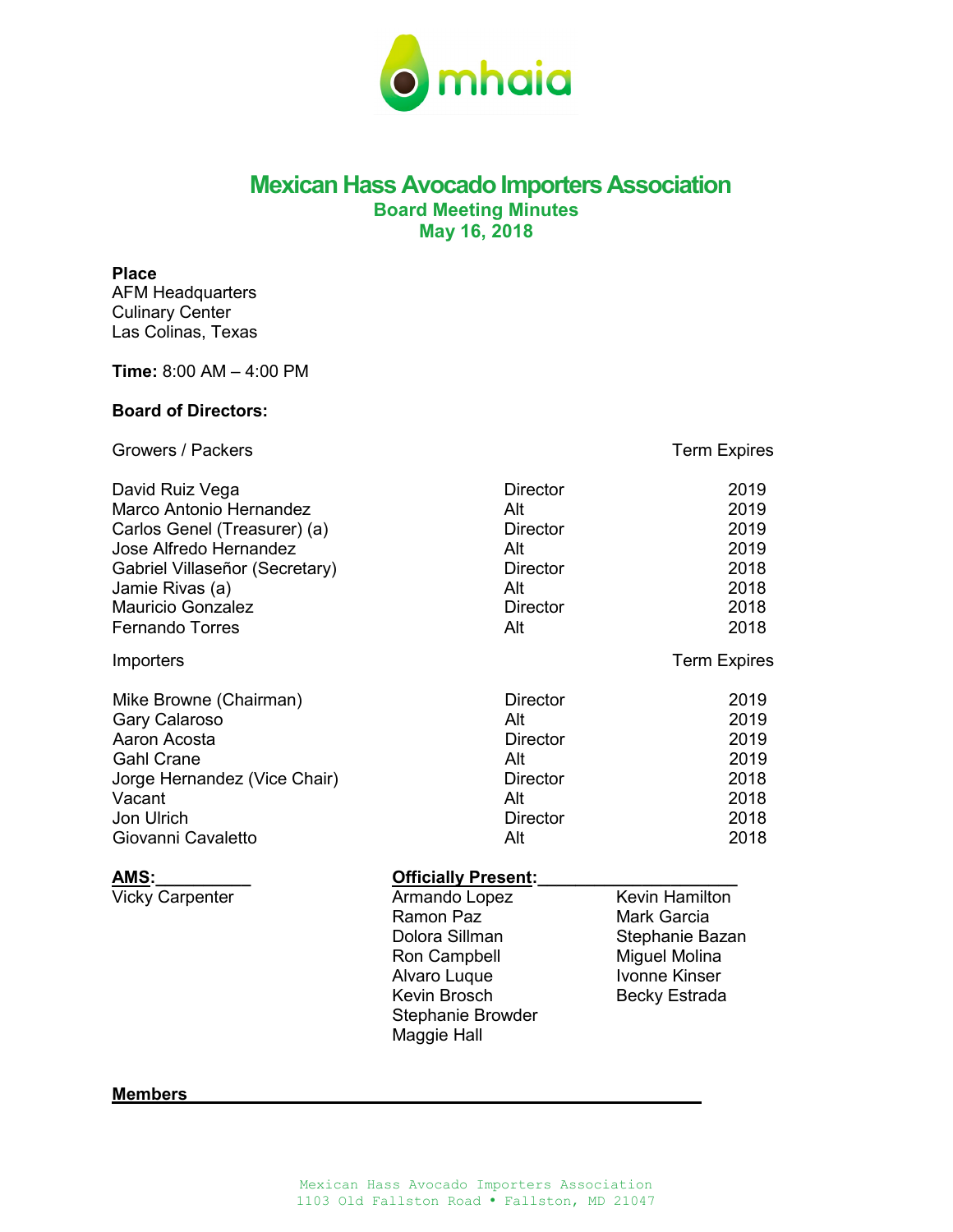

Adrian Iturbide Russell Faulks Ygnacio Valero Antoñio Villasenor

**Guests: \_\_\_\_\_\_\_\_\_\_\_\_\_\_\_\_\_\_\_\_\_\_\_\_\_\_\_\_\_\_\_\_\_\_\_\_\_\_\_\_\_\_\_\_\_\_\_\_\_\_\_\_\_\_**

Michael Hamm

Megan Fulton **Music Communist Communist Communist Communist Communist Communist Communist Communist Communist Communist Communist Communist Communist Communist Communist Communist Communist Communist Communist Communist Co** 

At 8:00 AM Chairman Mike Browne called the meeting to order, took the roll call and established a quorum. Kevin Brosch read the antitrust policy that was also distributed to the participants as part of the agenda. Mr. Browne requested comments on the February board meeting minutes. Jorge Hernandez motioned to approve the minutes which was seconded by Jon Ullrich. The motion passed without objection.

Treasurers Report and Proposed Budget:

Mike introduced Dolora Sillman to present the MHAIA Treasurers report, current financial position and proposed budget.

Cash Balances as of May 12, 2018

|                                             | MHAIA       | <b>AFM</b>  | Total       |
|---------------------------------------------|-------------|-------------|-------------|
| <b>Balances</b>                             |             |             |             |
| Citizens Business Bank-MHAIA MMKT           | \$6.467.452 | \$1,220,943 | \$7.688.396 |
| Citizens Business Bank-APFAM MMKT           |             | \$504.022   | \$504.022   |
| Citizens Business Bank-Optg. (with OChecks) | \$398       | \$112.345   | \$112.743   |
| AFM Fxe MM Account                          |             | \$272.788   | \$272.788   |
| Petty Cash                                  |             | \$2,500     | \$2,500     |
| Restricted CD                               | \$8,062     |             | \$8,062     |
| Total                                       | 6,475,912   | 2.112.598   | 8,588,510   |

*Notes: MHAIA Total does not include the April 2018 of \$3.7M and May AP of \$3.9M*

# Crop Report:

A discussion took place regarding the current crop report and budget review. Although the flor loca crop report is about 100MM lbs. less than last year's estimate, there remains a larger volume of old crop. Therefore, the board agreed that with the additional 10,814 hectares of certified crop, a 1.9 billion lb. crop is achievable for fiscal year 18-19. Nevertheless, when we receive the new crop report for aventajada and normal in October, the board can review these projections and adjust where necessary. Based upon this, David Ruiz motioned to accept the recommendations from the JEC from the previous day and the MHAIA budget and spending package as proposed. The motion was seconded by Aaron Acosta. The motion passed without objection.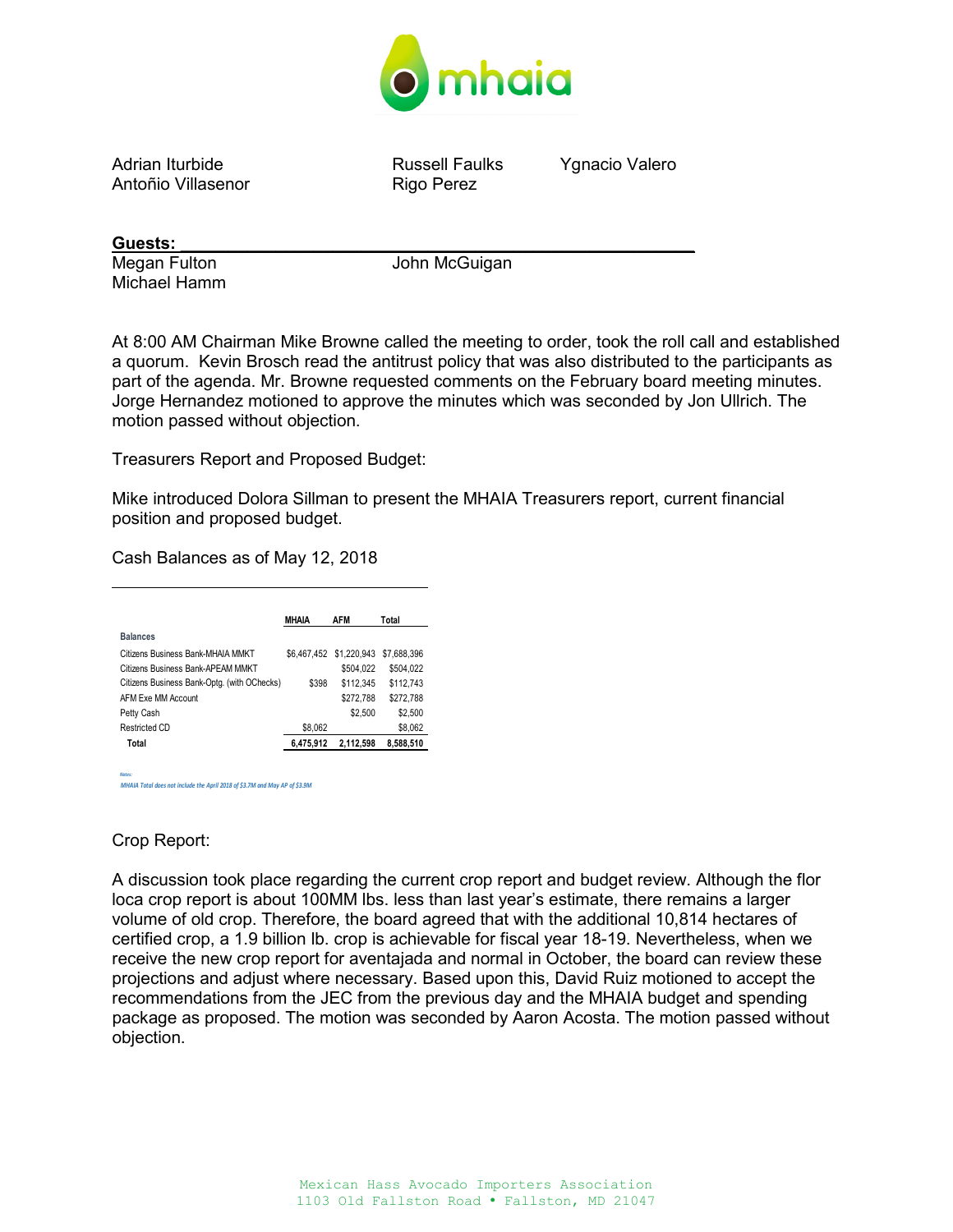

MHAIA / AFM Budget and spending package:

| <b>Funding Allocation</b>  |              |
|----------------------------|--------------|
| <b>MHAIA Contribution</b>  | \$39,525,481 |
| <b>APEAM Contribution</b>  | \$18,881,466 |
| APEAM to MHAIA             | \$881,275    |
| Total=                     | \$59,288,222 |
| <b>APEAM Market Report</b> | \$227,089    |
| <b>Total Funding</b>       | \$59,515,310 |
| Spending                   |              |
| <b>AFM Marketing</b>       | \$48,803,700 |
| <b>AFM Marketing Admin</b> | \$7,078,704  |
| <b>APEAM Market Report</b> | \$227,089    |
| <b>Total Marketing</b>     | \$56,109,494 |
| <b>General Admin</b>       | \$2,763,544  |
| <b>Total Expenses</b>      | \$58,873,037 |

Monarch Butterfly and Reforestation Project:

Michael Hamm and Megan Fulton provided the board with a presentation on the biology, life cycle and migratory behavior of the Monarch Butterfly in the United States and Michoacán Mexico. More information can be retrieved at <http://www.forestsformonarchs.org/>

In addition, 200,000 native trees were planted in partnership between La Cruz Habitat Protection Project/Forests for Monarchs (LCHPP/FFM) and the Mexican Hass Avocado Importers Association (MHAIA) during the summer 2017 planting season. 100,000 trees were planted in the Monarch Butterfly Overwintering Area and 100,000 trees were planted in the Highland Lakes Watersheds region.

Preliminary Monitoring Results:

Monitoring work, including site visits to locations where trees were planted in 2017, is ongoing. As of April 30, 2018, we've completed the monitoring site visits at 11 planting sites within 7 communities, comprising 123,500 of the 200,000 trees planted on 96.5 hectares (238 acres) of land.

# Strategic Planning:

Alvaro introduced representatives from the Cambridge to provide the board background on the strategy planning project and preliminary findings. (After adjournment of this meeting, the Cambridge Group readdressed the MHAIA board to hold a working session on strategic planning.)

After Lunch, the board reconvened and a discussion final consideration and ratification of the recent by-law changes agreed to during our annual meeting in September 2017. Jon Ullrich